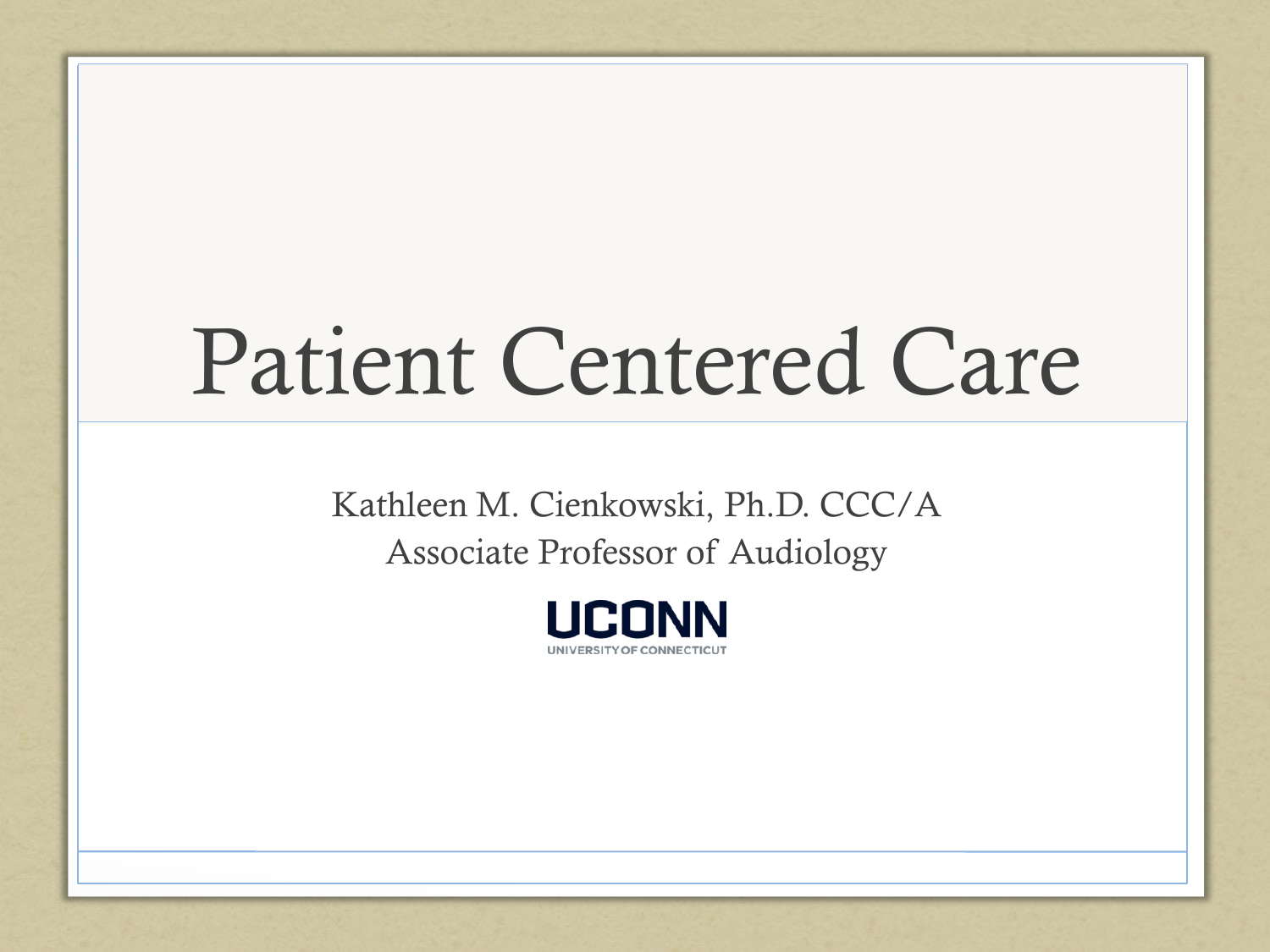# Agenda

- Patient centered care (PCC) What is it?
- Evidence for use What are the benefits?
- Role of the stakeholders Who are the participants?
- Questions?

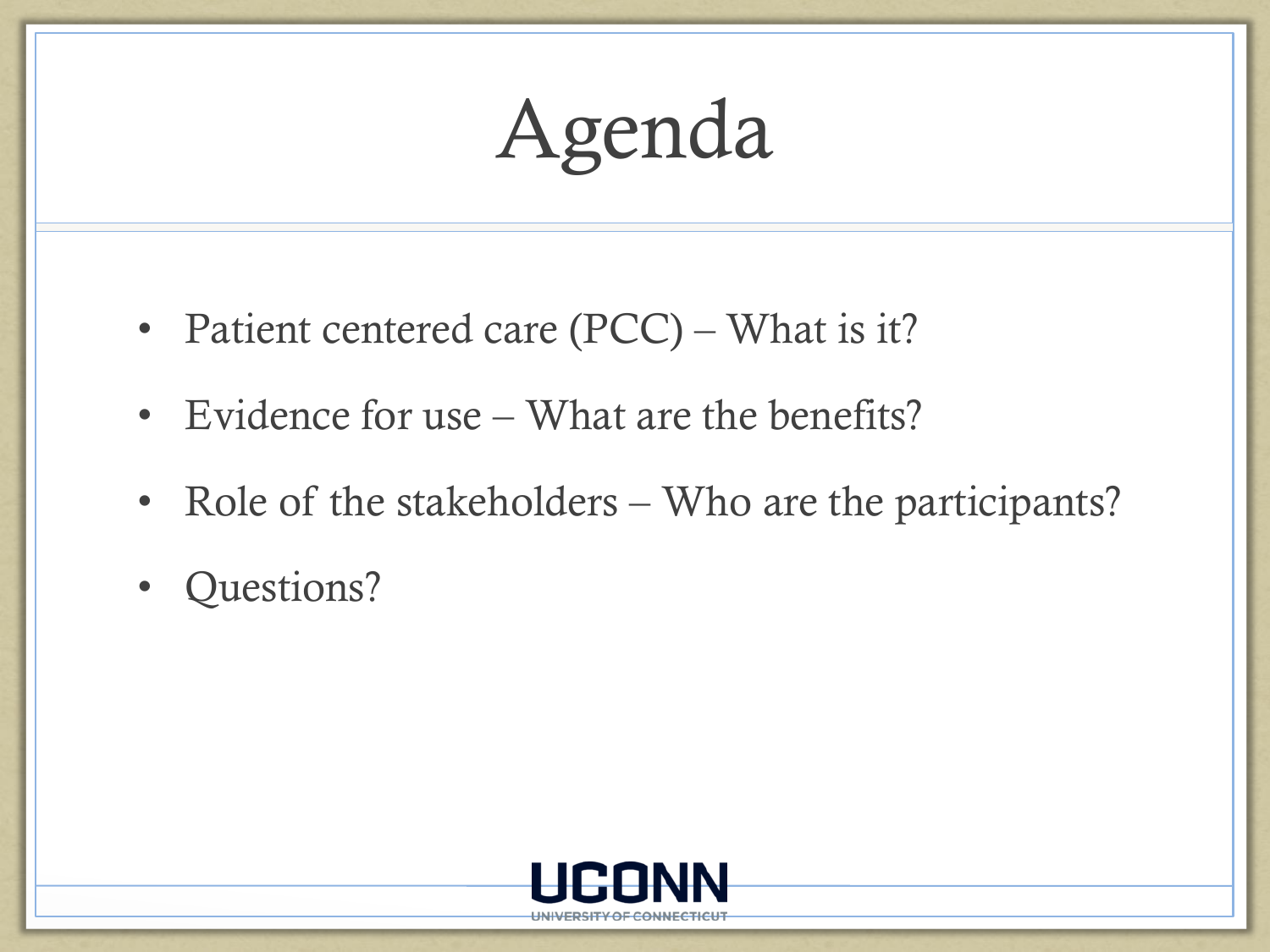### Goals

The participant will be able to:

- 1. Define patient centered care (PCC).
- 2. Describe how PCC hearing healthcare will benefit you.
- 3. Describe the roles of provider, patient, and family.

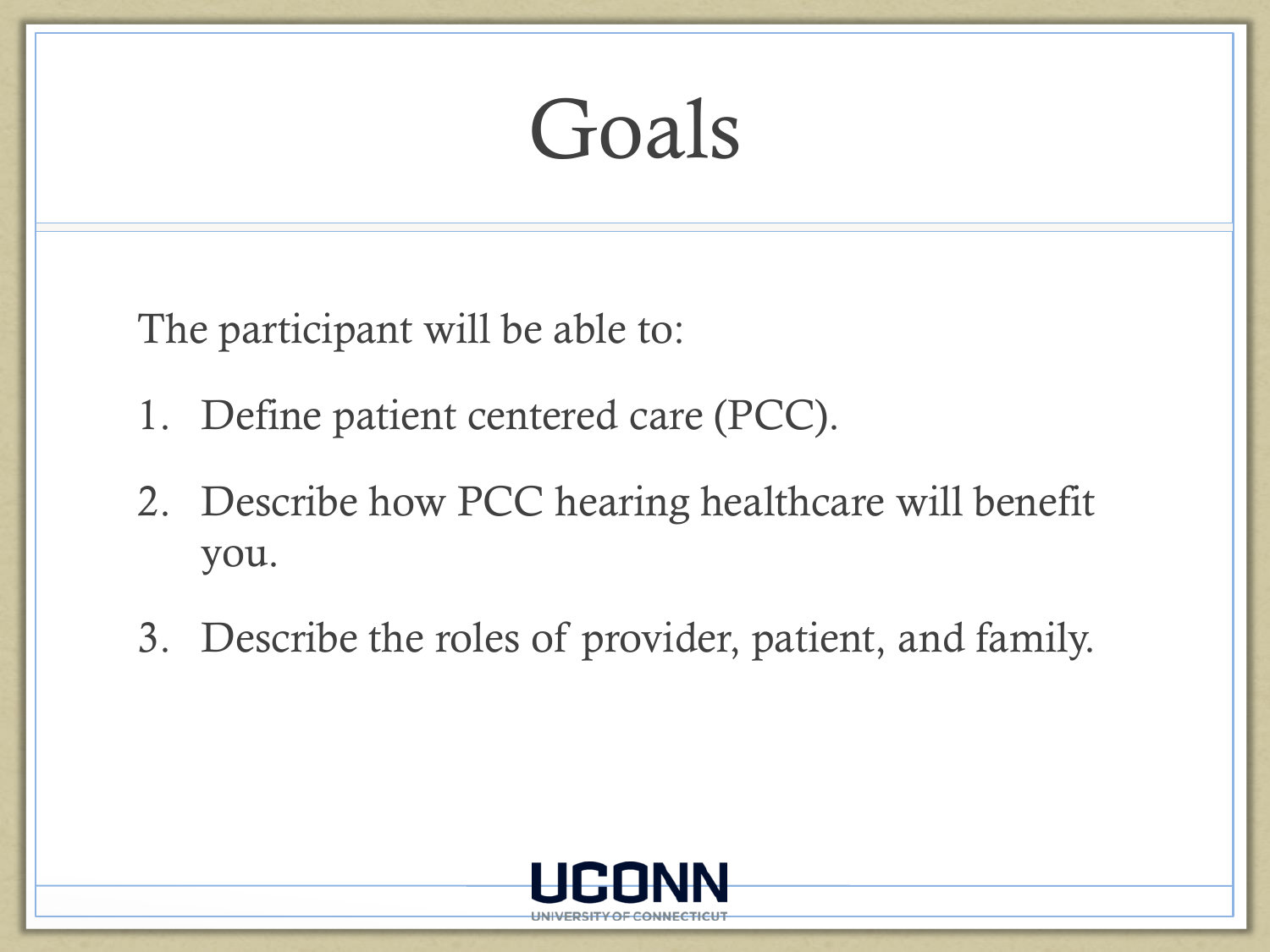#### What is Patient Centered Care?

The IOM (Institute of Medicine) defines patientcentered care as: "Providing care that is respectful of and responsive to individual patient preferences, needs, and values, and ensuring that patient values guide all clinical decisions."

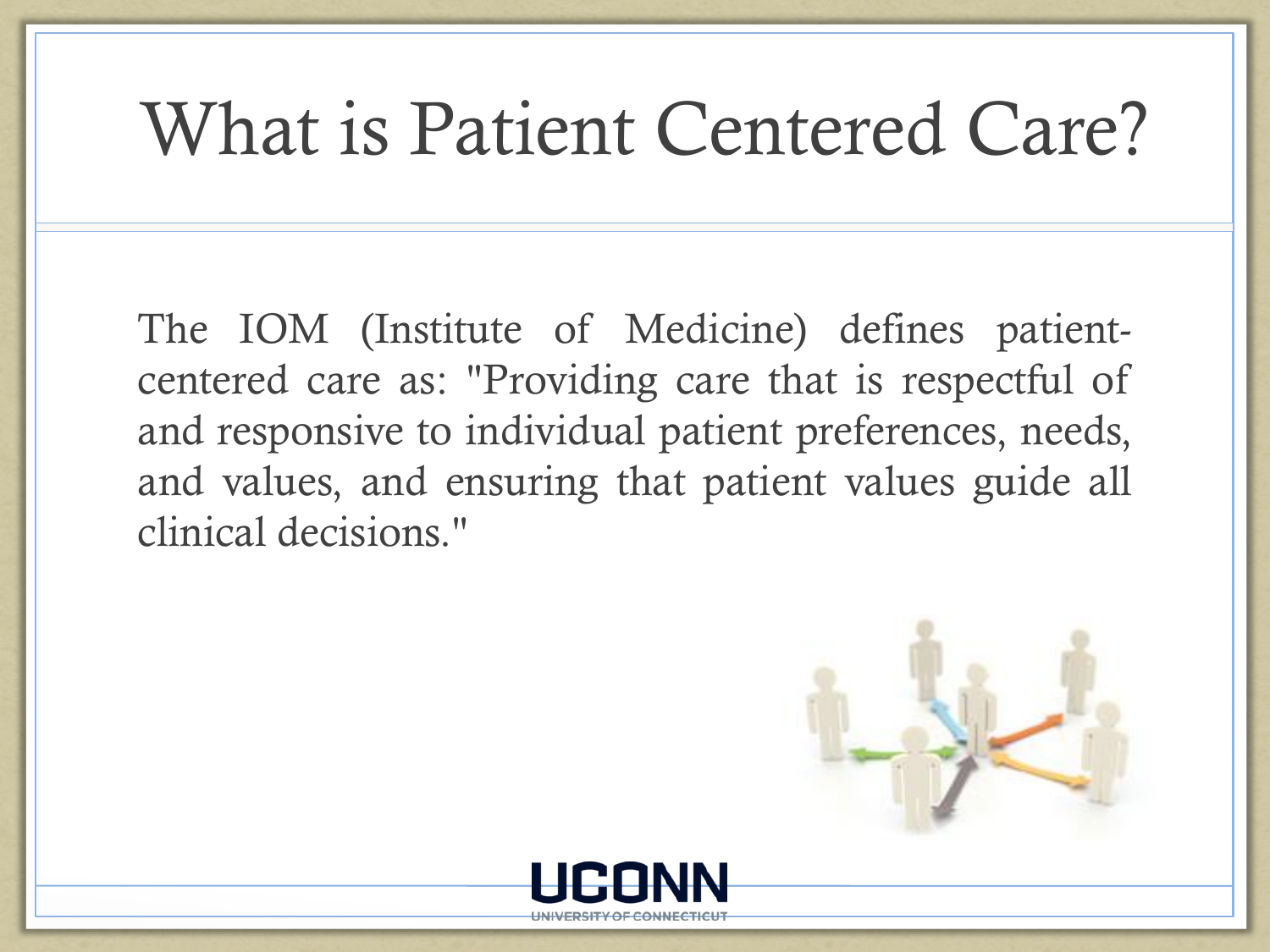

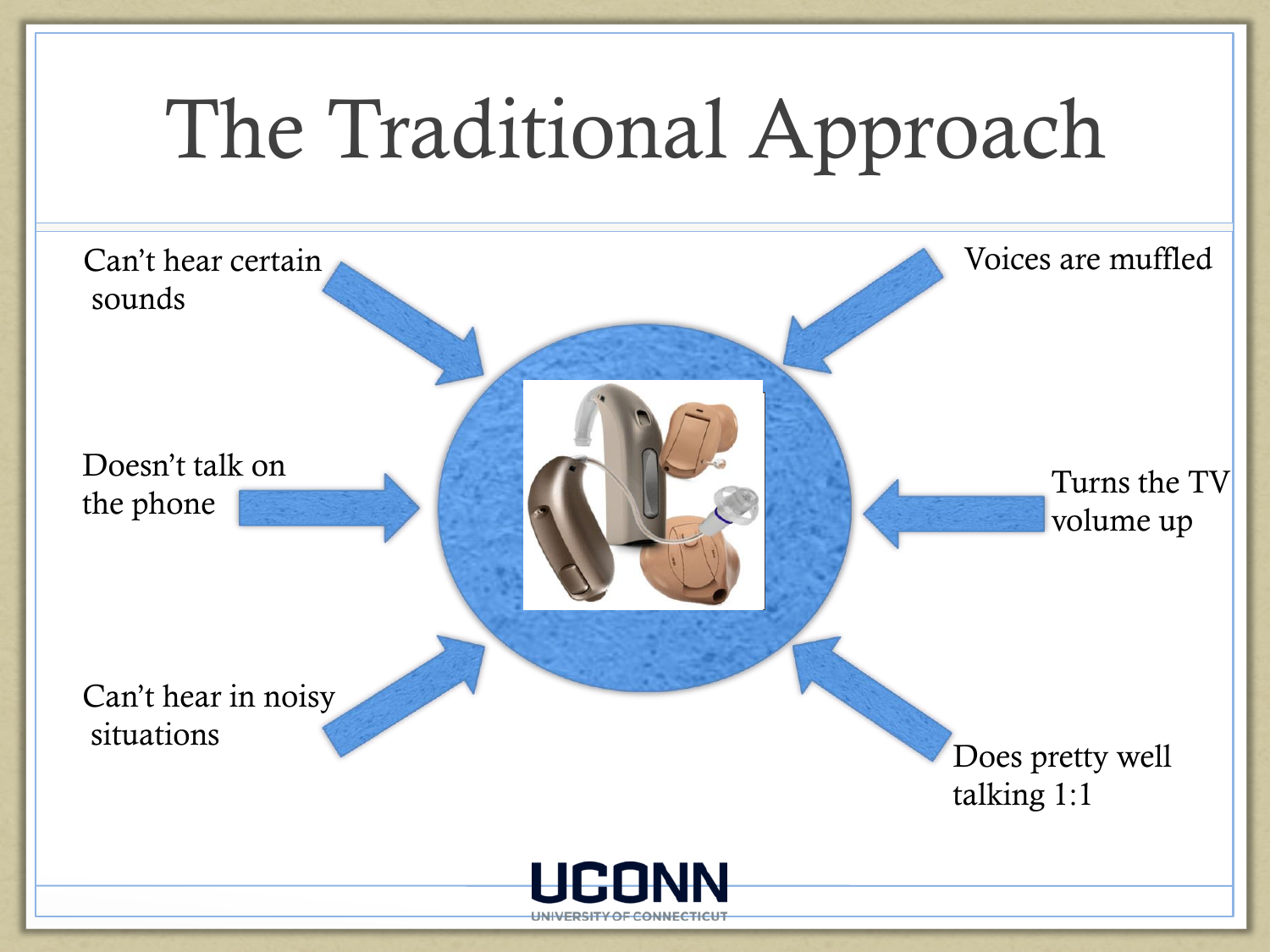#### Traditional Medical Model



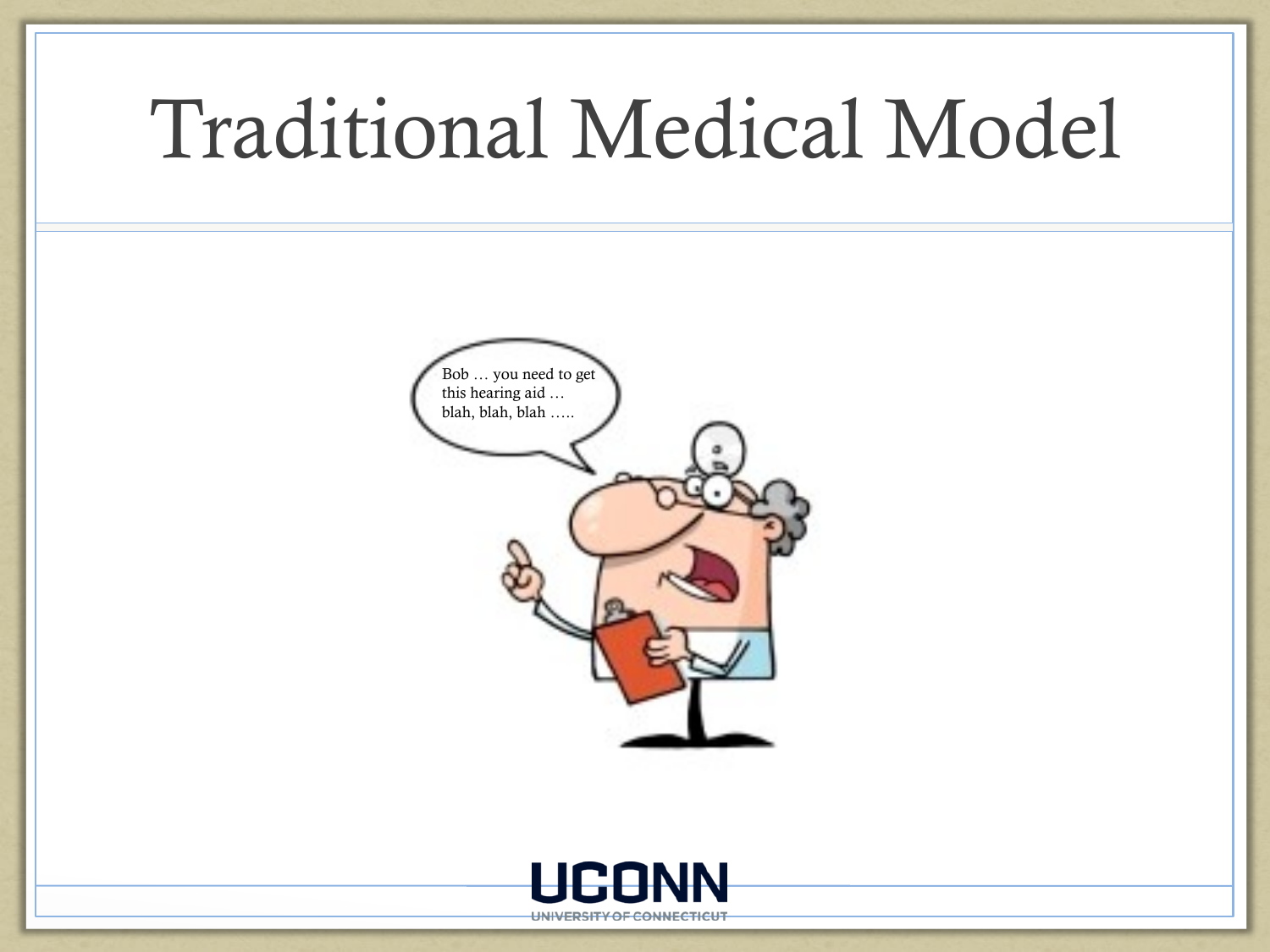## Does this approach work?

A. Yes …. This is always effective.

B. No … The devices don't solve the problem.

C. Maybe … But something is missing.

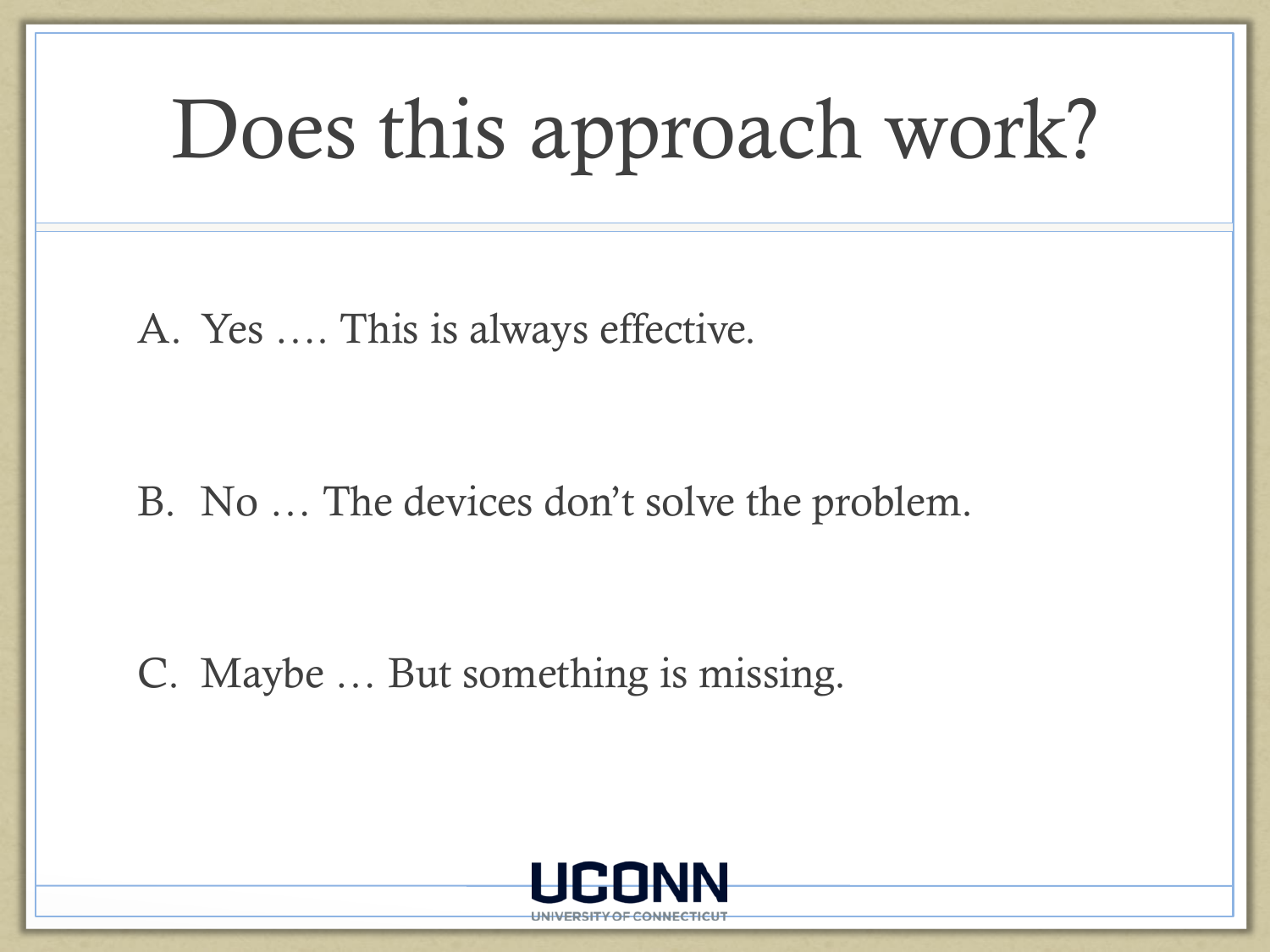### Patient Centered Approach

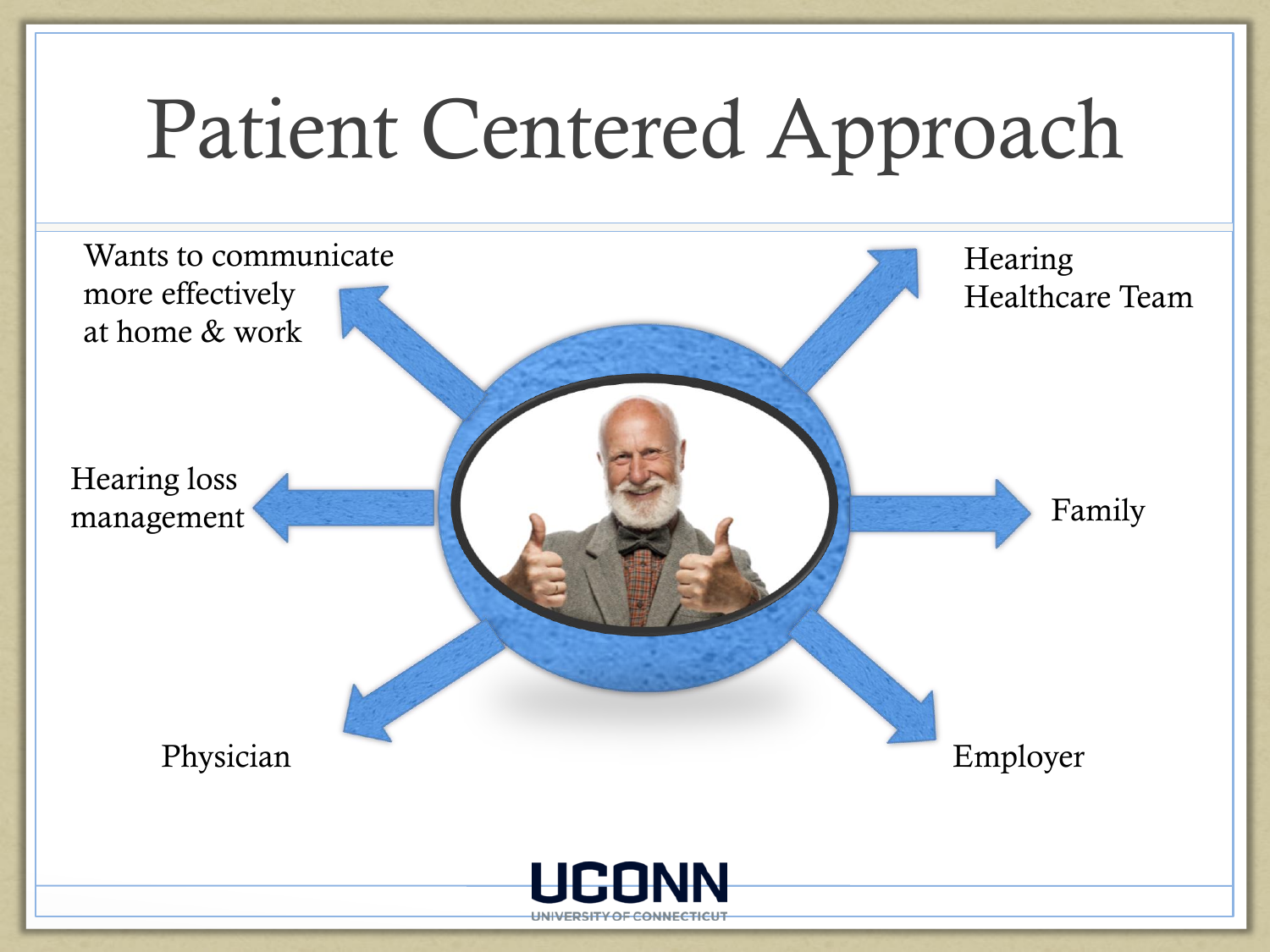# Comparison

| <b>Medical Model</b>                                                                                      | <b>Patient-Centered Model</b>                                                                                             |
|-----------------------------------------------------------------------------------------------------------|---------------------------------------------------------------------------------------------------------------------------|
| Patient's role is passive<br>(The patient is quiet)<br>O                                                  | Patient's role is active<br>(The patient asks questions)                                                                  |
| Patient is recipient of treatment<br>(The patient doesn't voice concerns,<br>even if there's a problem)   | Patient is partner in treatment<br>plan (The patient asks for<br>information about other options)                         |
| Provider (usually a doctor)<br>dominates as decision-maker<br>18<br>(The provider does not offer options) | Provider collaborates with patient<br>in making decisions<br>(The provider offers options and<br>discusses pros and cons) |
| Disease-centered<br>(Dialysis is the focus of daily<br>旧<br>activities)                                   | Quality-of-life-centered<br>(The patient focuses on family and<br>other activities)                                       |
| Provider does most of the talking<br>(The provider does not allow time<br>m<br>for questions)             | Provider listens more and talks<br>less<br>(The provider allows time for<br>discussion)                                   |
| Patient complies (or not)<br>(Patient does not comply with diet)                                          | Patient adheres to treatment plan<br>(Diet is flexible to accommodate<br>culture and family traditions)                   |

(from ESRD Network retrived https://devontexas.com/2013/08/21/dialysis-and-patient-centered-care-2/)

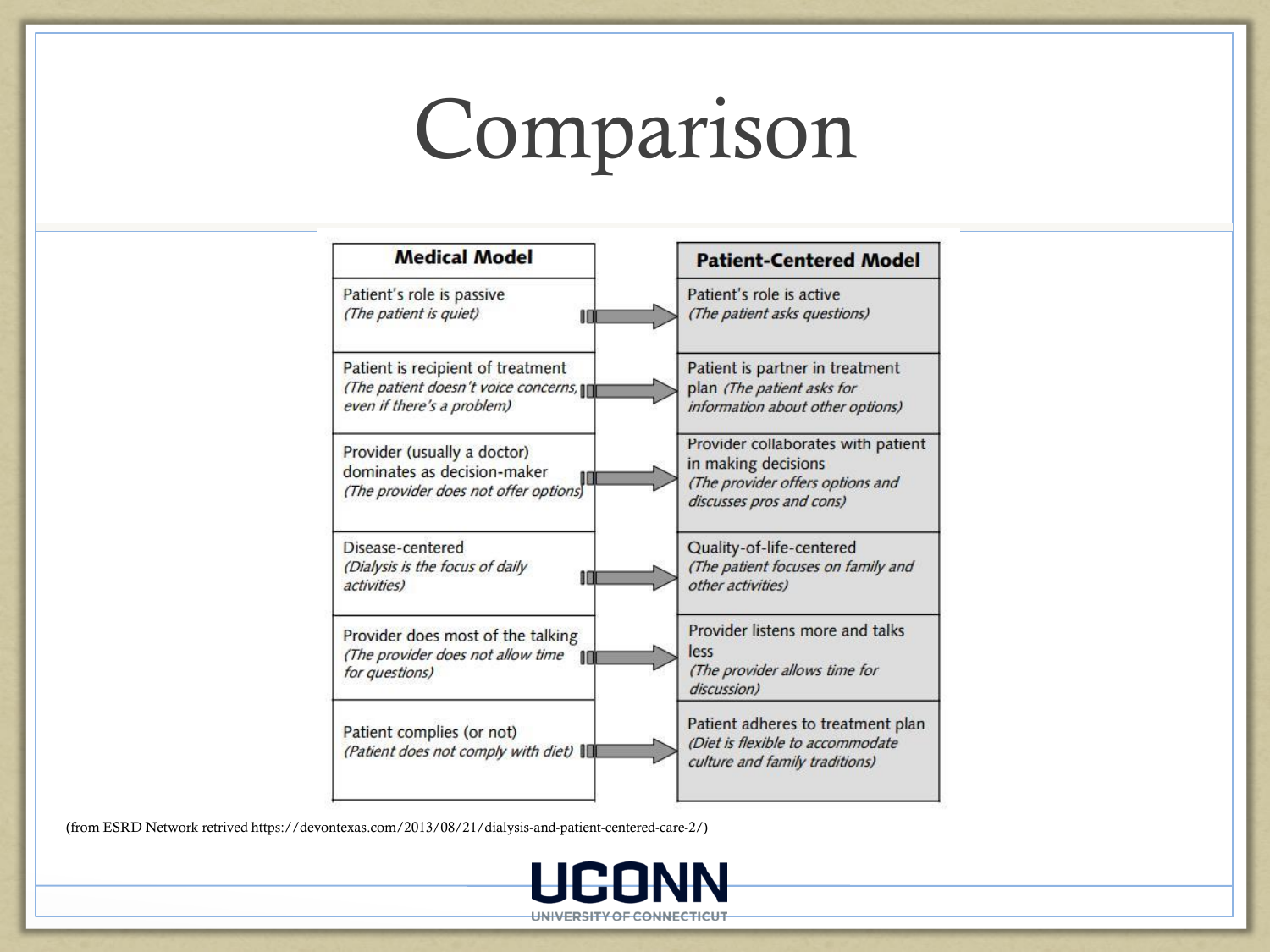# Why is PCC so important?

- There is no "cure" for sensorineural hearing loss.
- For many individuals hearing loss is a chronic condition.
- Patients need to learn management skills to be successful.

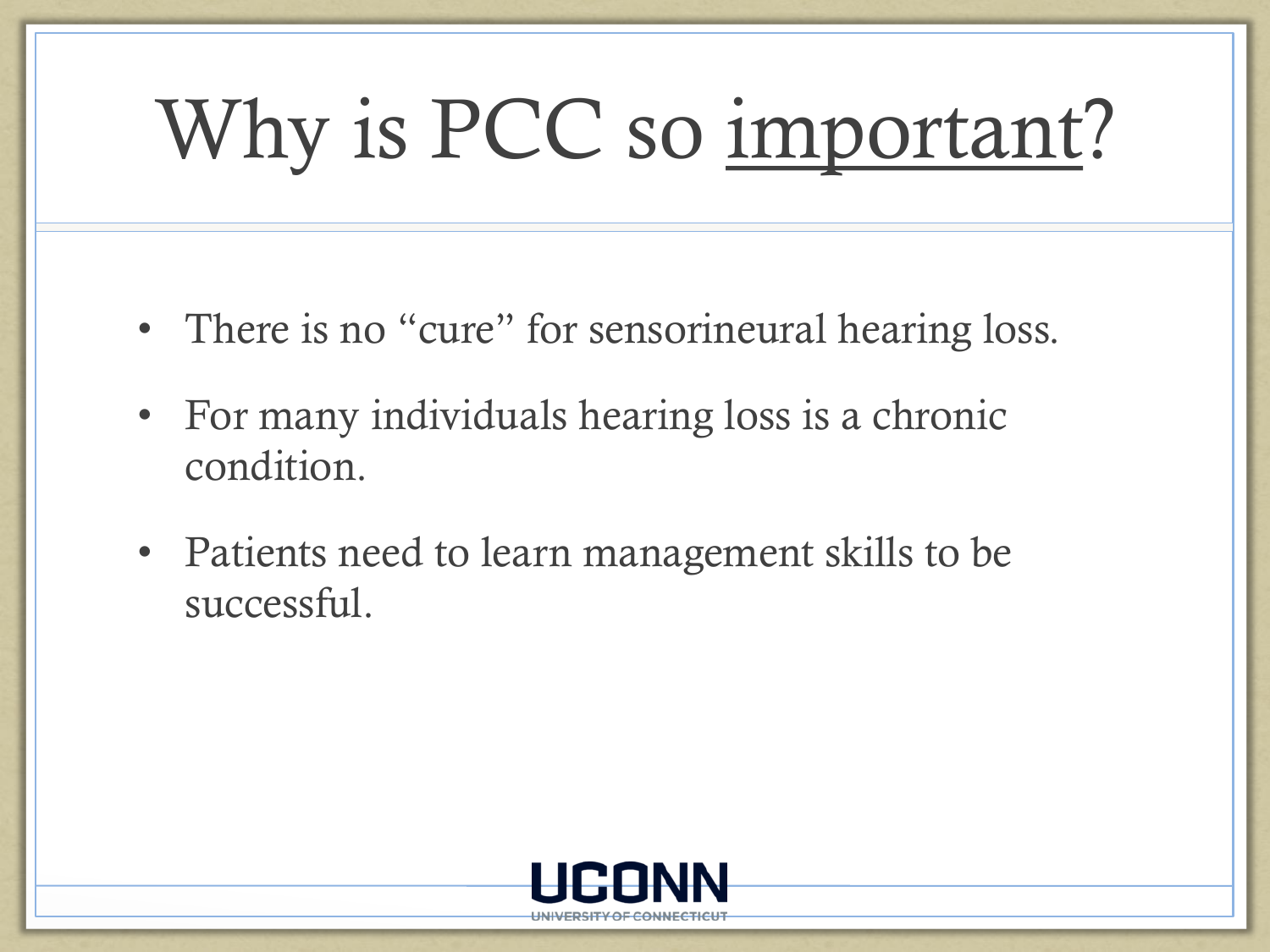#### Keys of Patient Centered Care



(from ESRD Network retrived https://devontexas.com/2013/08/21/dialysis-and-patient-centered-care-2/)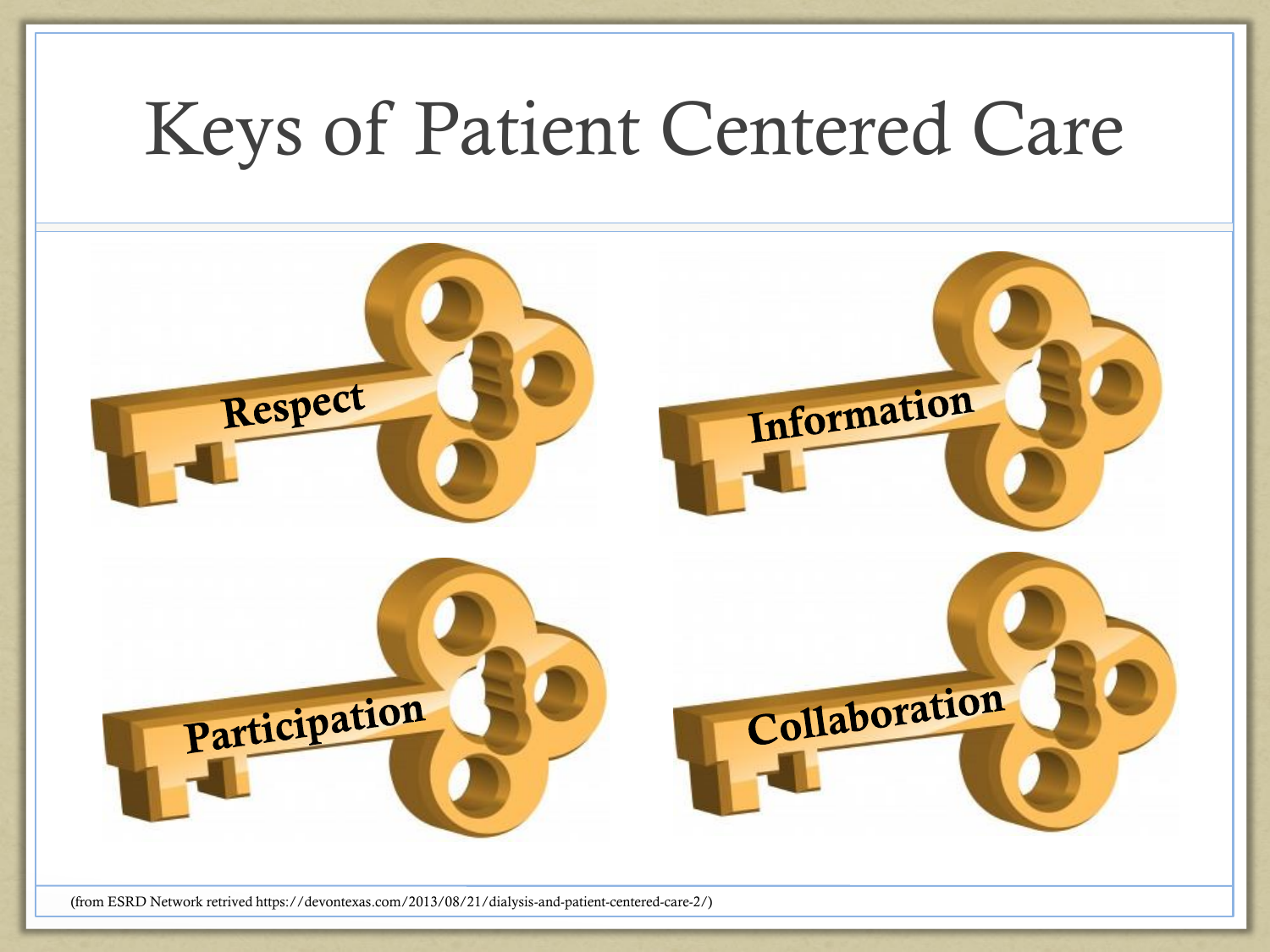#### Keys of Patient Centered Care

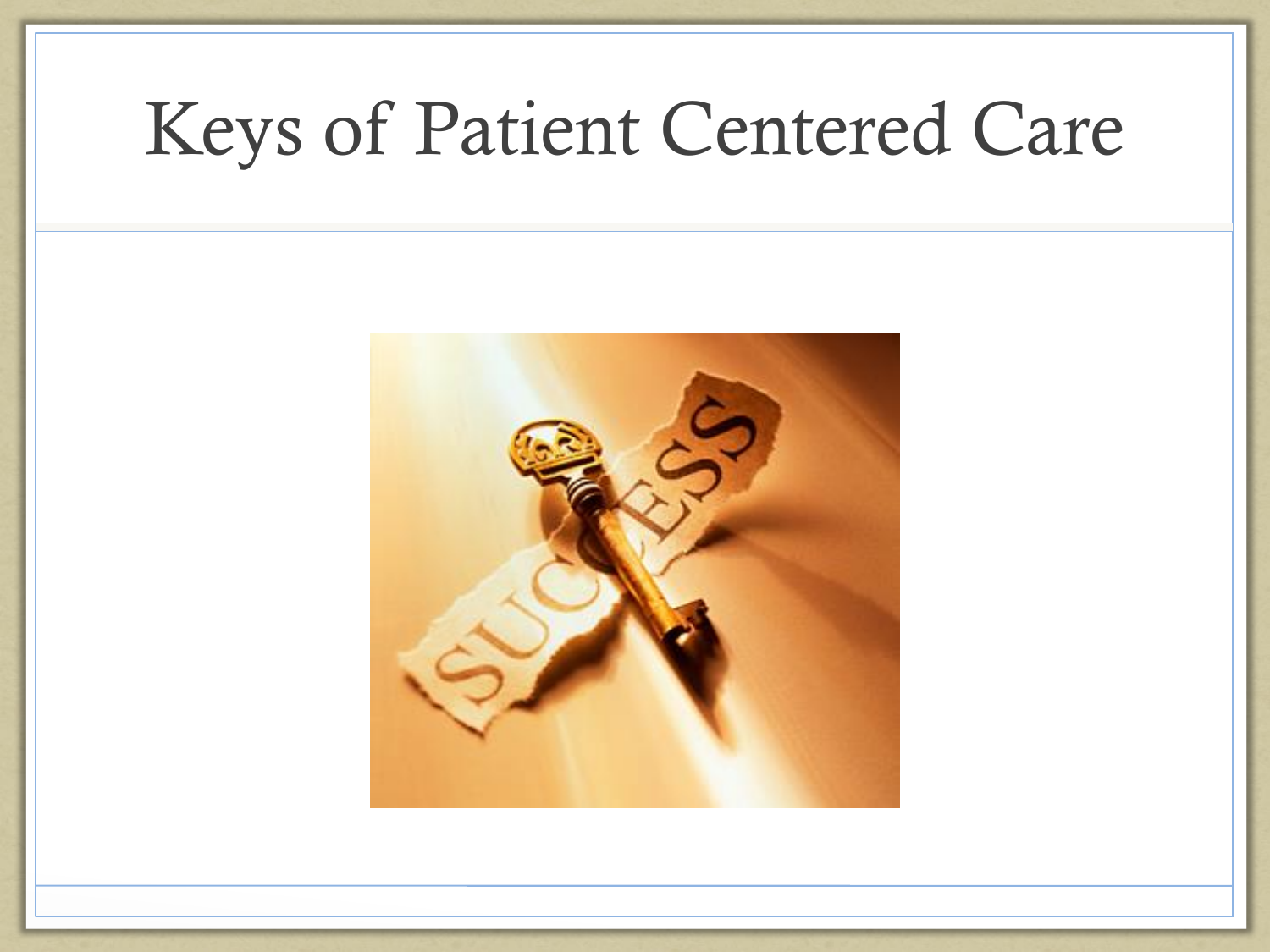### Does this really work?

A. Yes, I'm confident this works.

B. No, the healthcare provider is the expert. I trust the recommendations.

C. Maybe, I think this is a good idea but what if I make the wrong choice?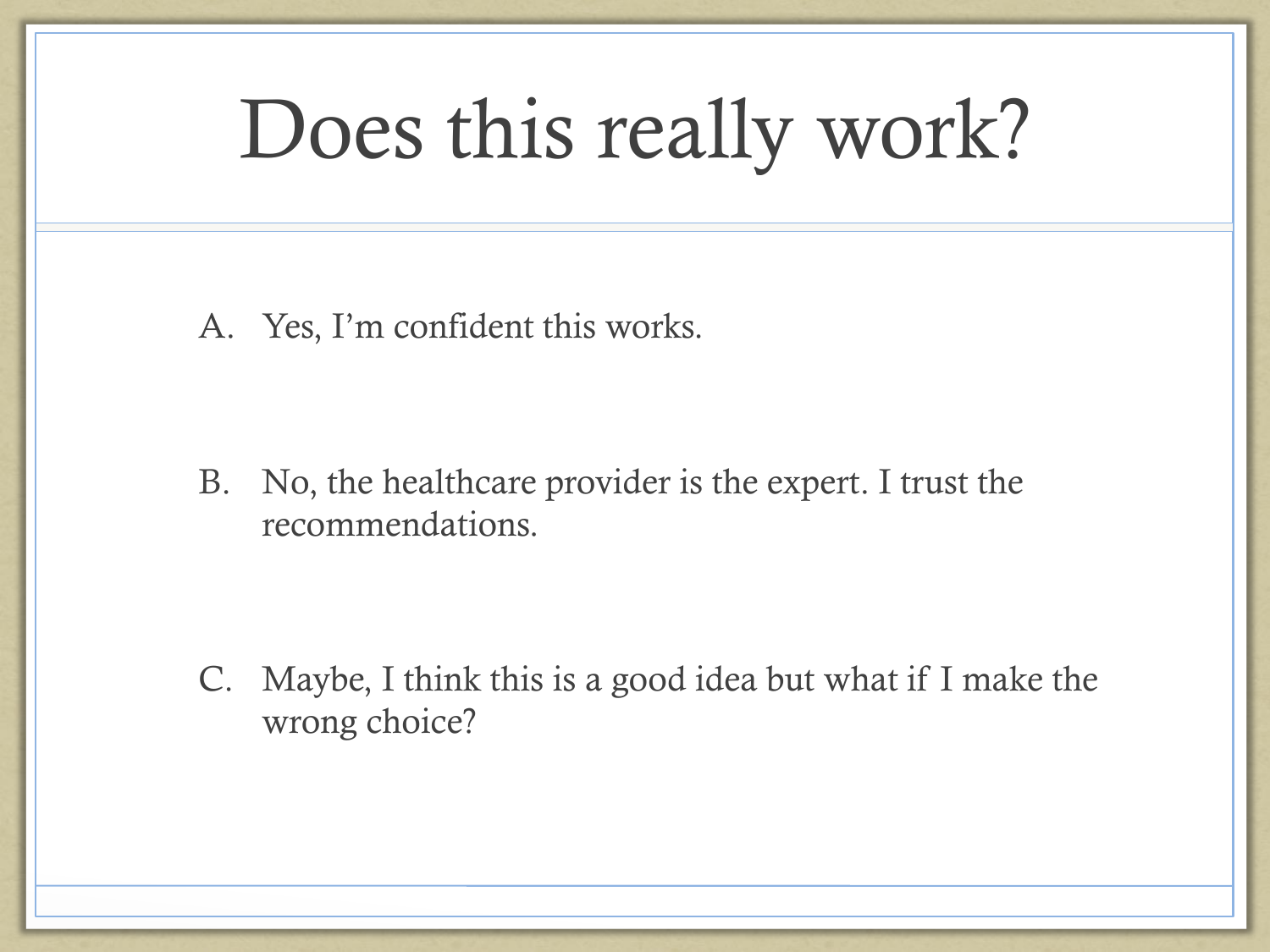### Does it really work?

• Evidence consistently shows that PCC results in better outcomes, increased compliance, patients are happier and more satisfied ( E.g. Alexander et al., 2012; Roter et al., 1997 and many more).

• Bottom line: Better quality of life!

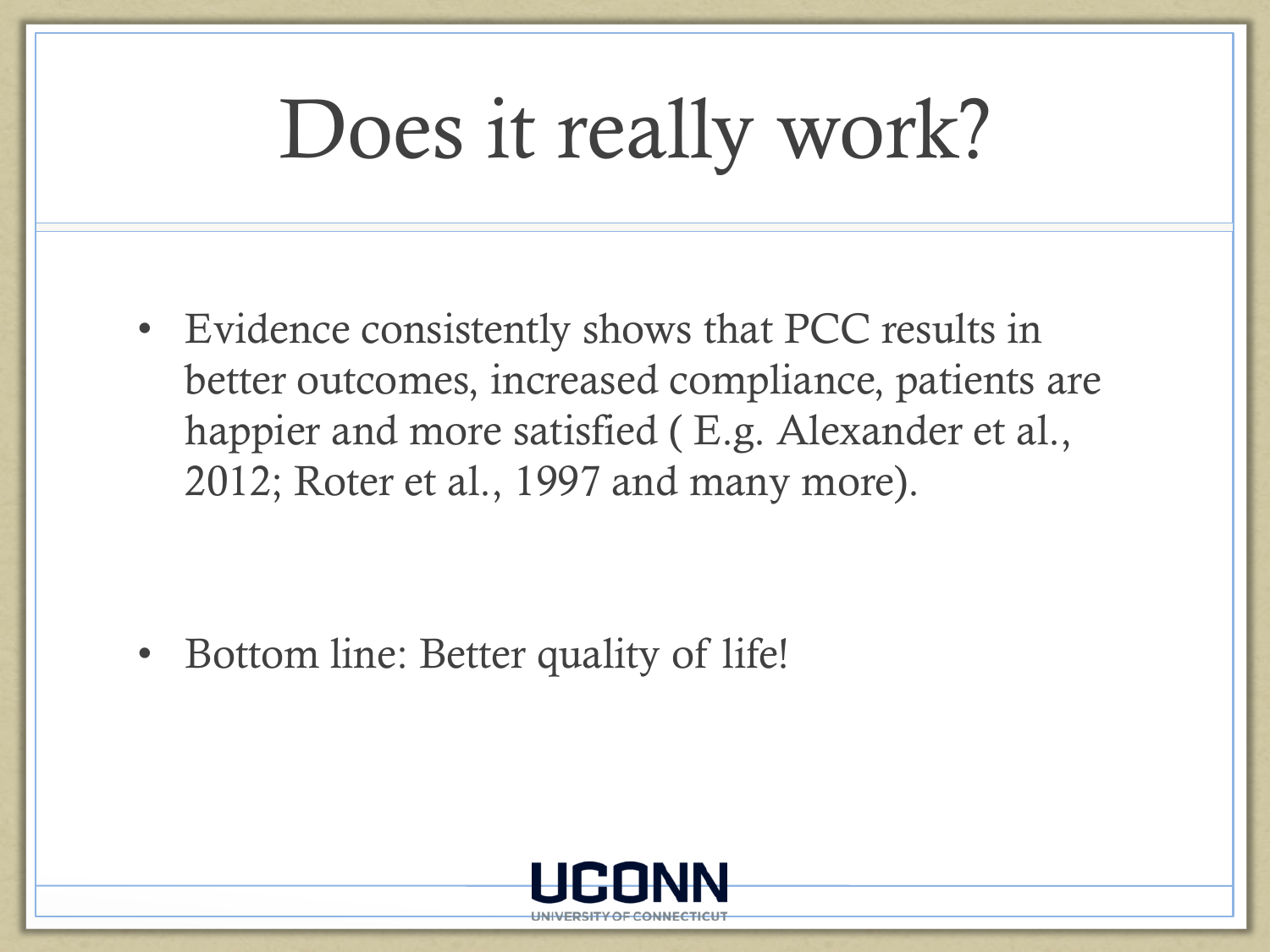#### It's about balance





**Patient-Centered** 



Source: Roter, D. et al. JAMA. 1997

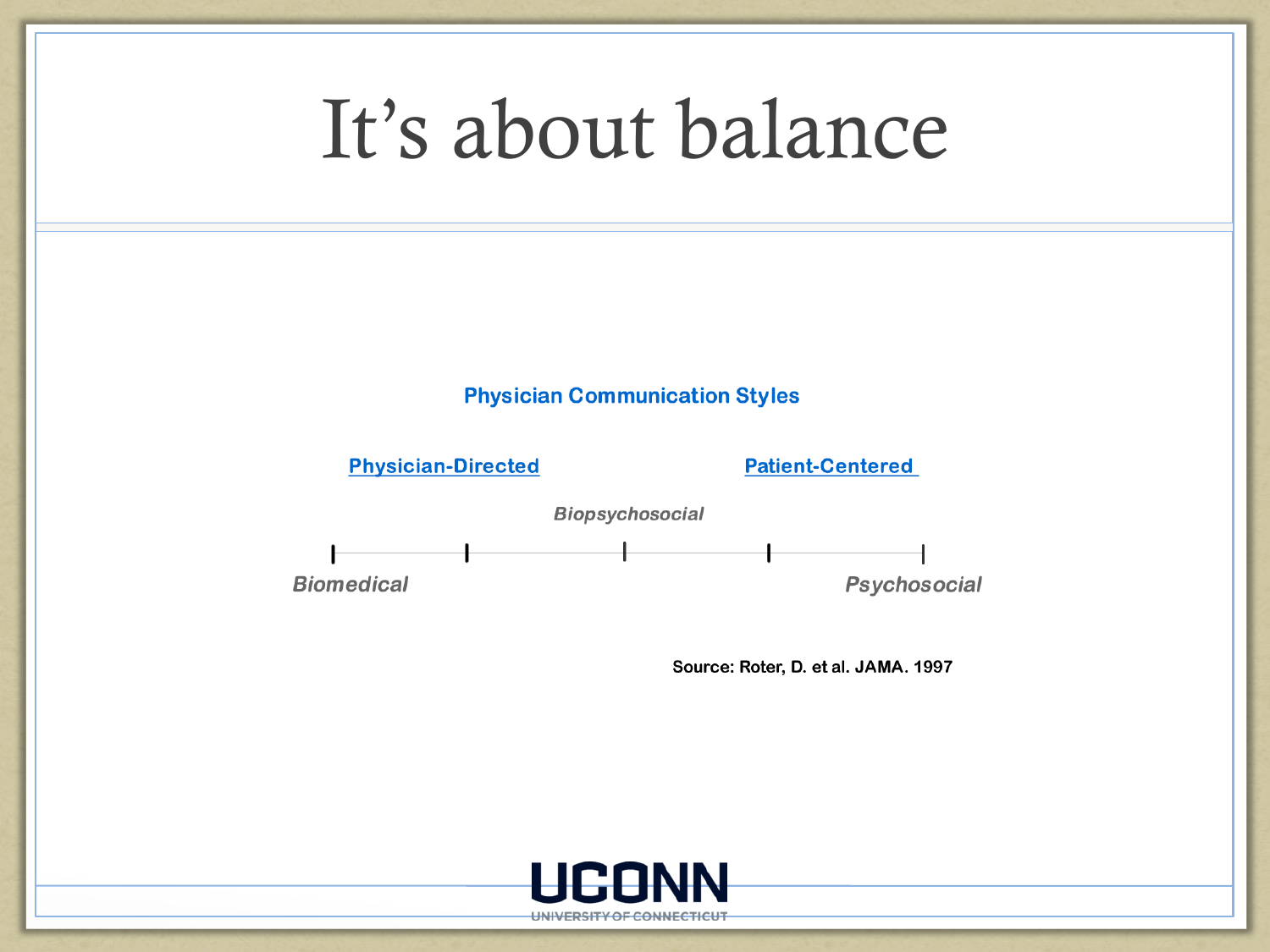## Roles & Responsibilities

• The role of the healthcare provider is to be the expert in clinical matters.

• The role of the patient is to be the expert in his/her life.

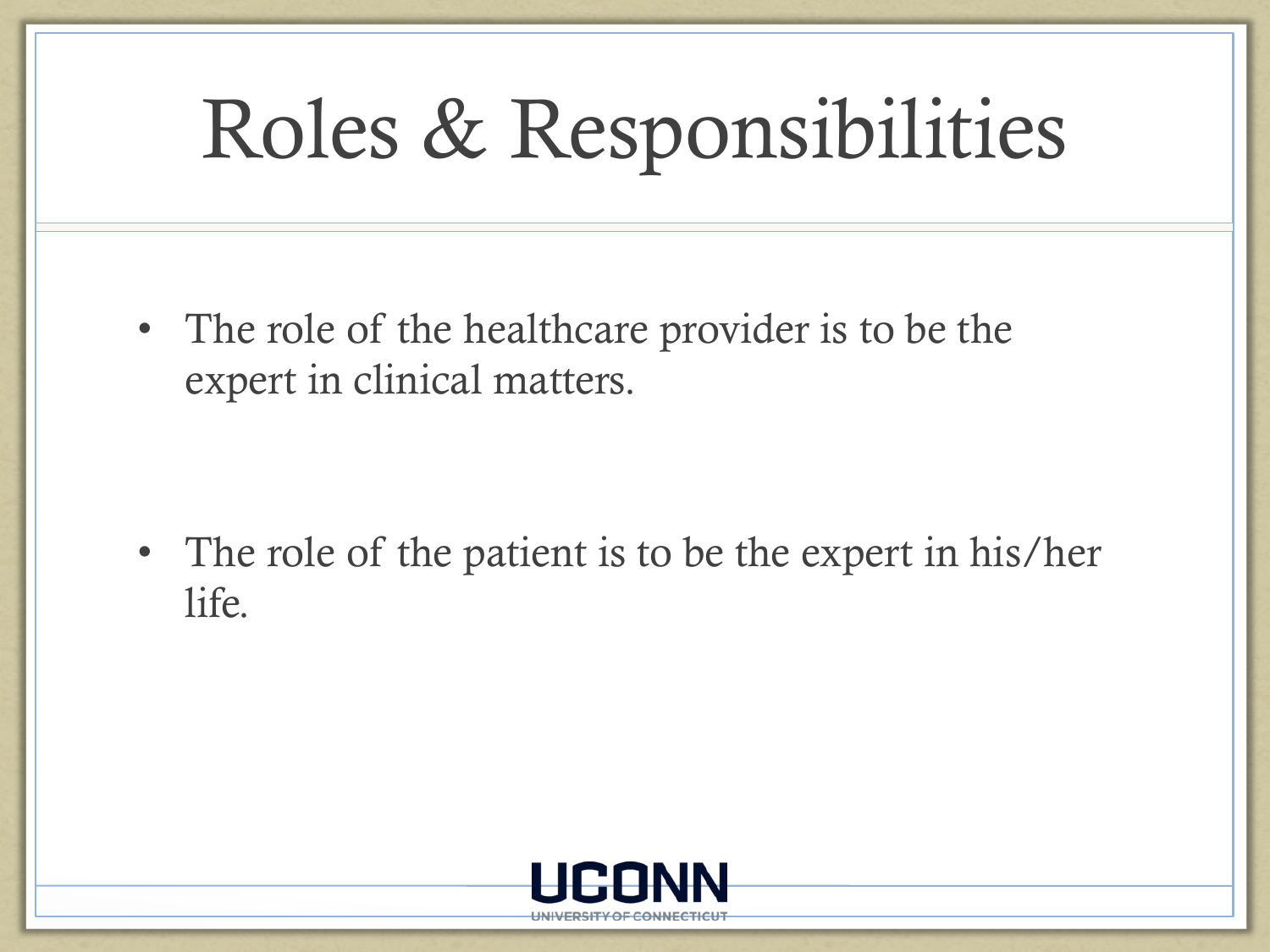# What can a healthcare provider do?

- See healthcare service through the patient's eyes.
- Value patient's expertise.
- Learn about patient diversity, attitudes and values based on ethnic, cultural and socioeconomic diversity.
- Provide service and care with respect for human diversity.

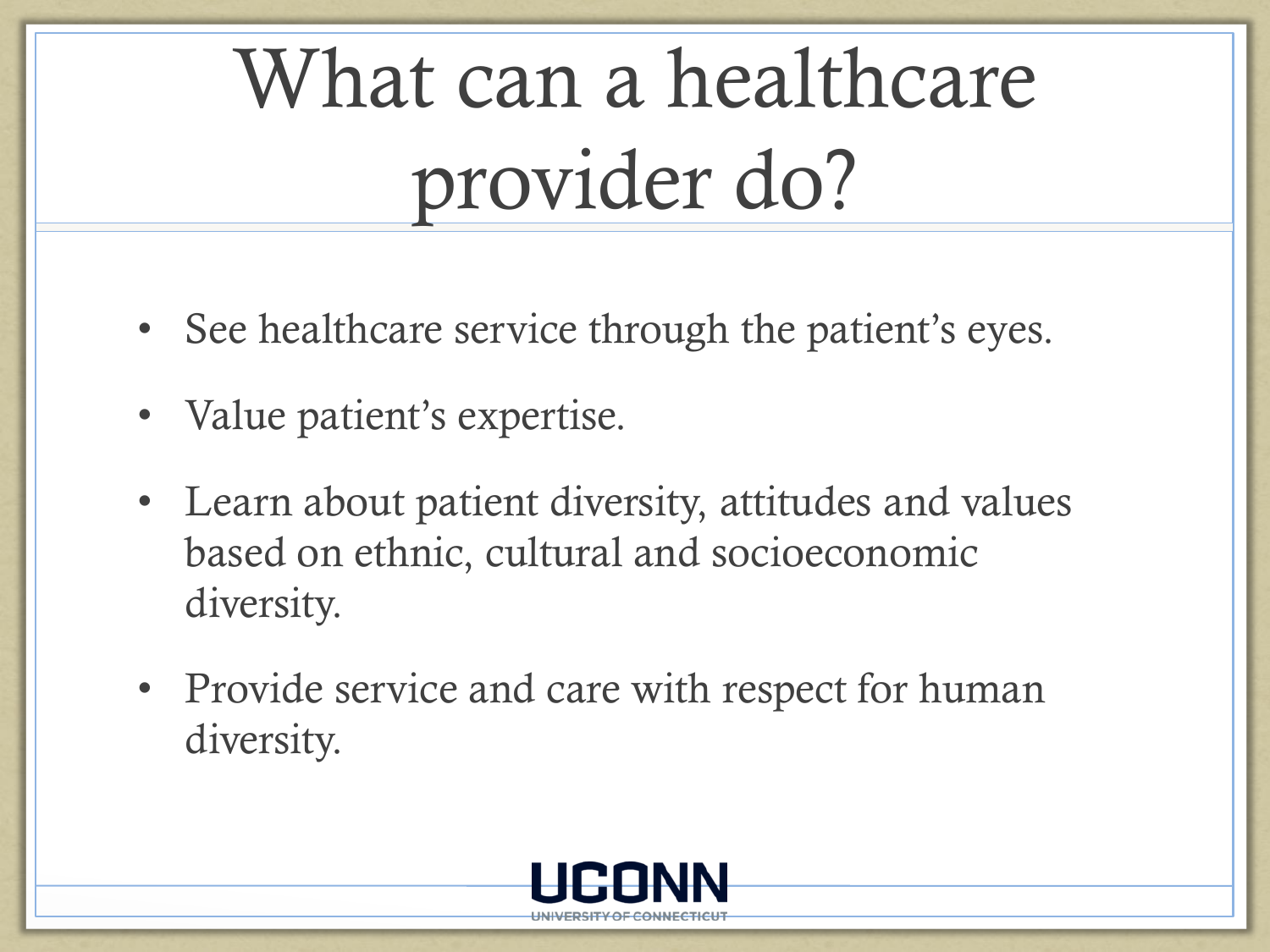# What can a patient do?

- Ask questions.
- Articulate goals/expectations.
- Educate yourself.
- Value clinician's expertise.
- Advocate for yourself (family member).

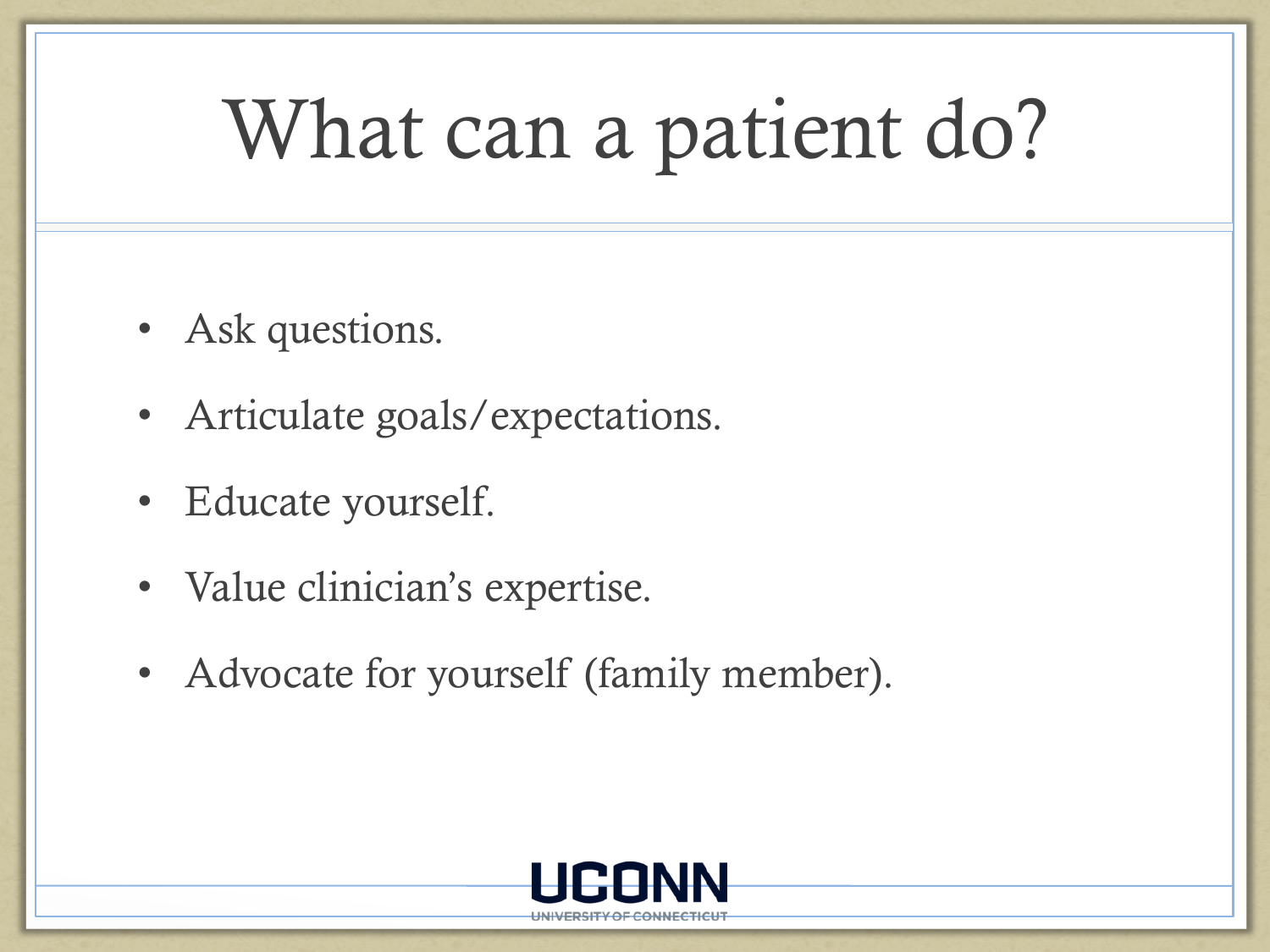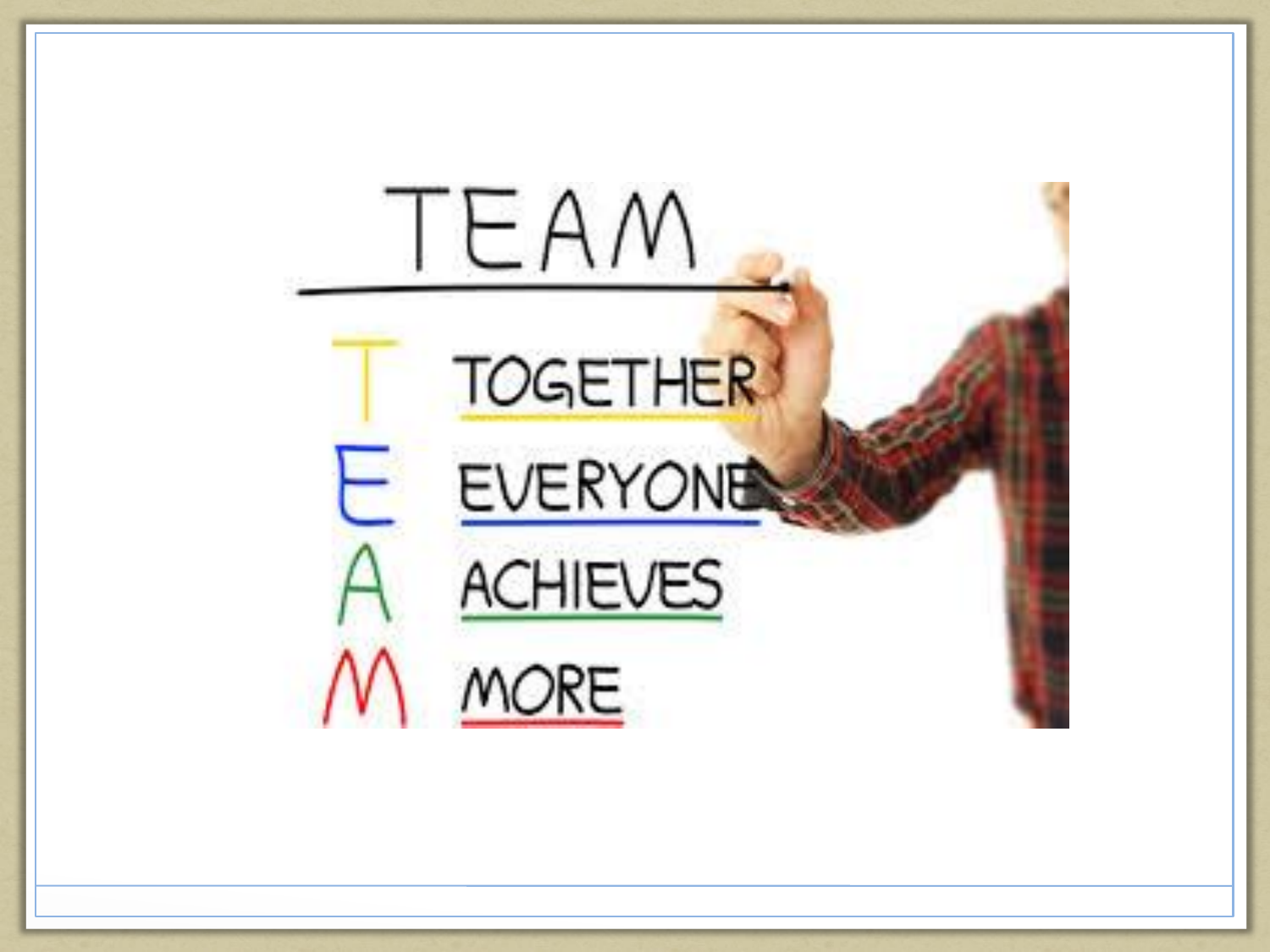